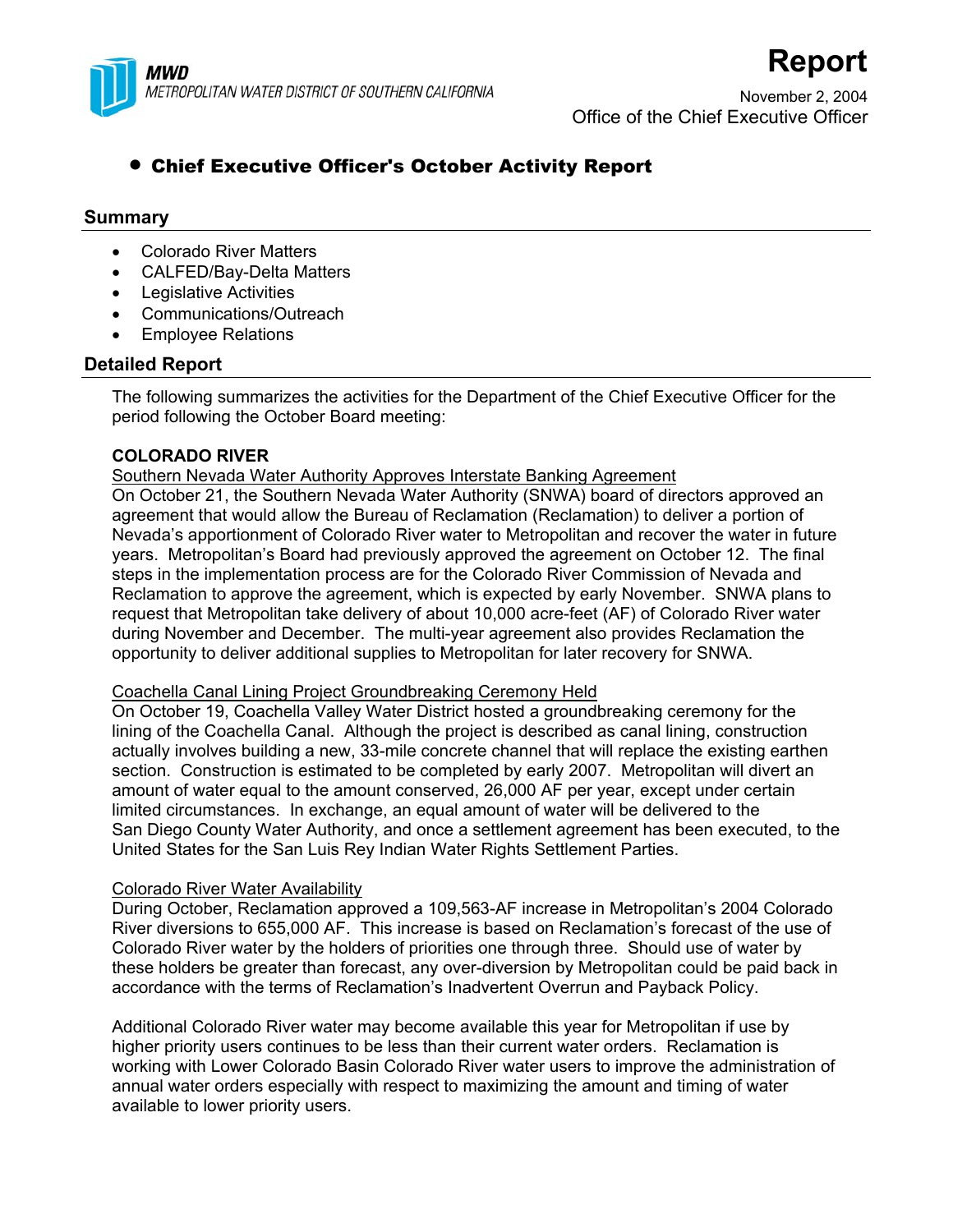# Colorado River Basin Salinity Control Advisory Council

Dennis Underwood was elected vice chair of the Colorado River Basin Salinity Control Advisory Council (Advisory Council), a federal advisory committee. The Advisory Council provides advice and recommendations to the secretaries of the departments of Interior and Agriculture and the Environmental Protection Agency Administrator on all matters relating to efficient and timely planning and execution of salinity control measures and procedures specified in Title II of the Colorado River Basin Salinity Control Act.

The federal agencies reported their fiscal year 2004 accomplishments to the Advisory Council. The Natural Resources Conservation Service directed more than \$35 million to salinity control activities in seven areas in Colorado, Utah, and Wyoming. These funds were used primarily to share the cost of conservation systems and wildlife habitat replacement with landowners and farm operators through financial and technical assistance. Monies were also expended for monitoring and evaluation, contract administration and investigation of new areas in which to control salinity or expand existing projects to do so. Over 36,000 tons of additional salt were controlled in fiscal year 2004.

Reclamation awarded more than \$26 million in contracts in fiscal year 2004 to control an additional 106,000 tons of salt through six new projects. The Bureau of Land Management (BLM) estimates that it retained an additional 2,800 tons of salt on federal lands from point and non-point sources.

The Advisory Council approved a motion recommending that Reclamation, Department of Agriculture, and BLM budget \$17.5 million, 2.5 percent of Environmental Quality Incentives Program monies, and \$5.2 million, respectively, in fiscal year 2006 for Colorado River Basin salinity control.

Palo Verde Irrigation District Land Management, Crop Rotation, and Water Supply Program The current landowner sign-up process will end November 3, 2004. Through October 28, 70,600 qualified acres have been enrolled in the Program. This acreage is more than 80 percent of the irrigated acreage in the Palo Verde Valley. The opening of escrows is expected to start November 4, 2004. Land fallowing is expected to start in January 2005 and be fully implemented by July 2005.

# **CALFED/BAY-DELTA MATTERS**

# CALFED Bay-Delta Improvement Package

As part of the CALFED Bay-Delta Improvement Package, Metropolitan is working with CALFED member agencies on the following implementation measures:

- Levees Program. The Department of Water Resources, along with Metropolitan and other stakeholders, has initiated the development of a Delta Levees System Strategic Plan. The Strategic Plan will prioritize and direct funding to minimize the threat of catastrophic levee failures, which could severely threaten Southern California's water supply reliability and water quality.
- San Joaquin River Water Quality Improvements.The San Joaquin River Water Quality Management Group, composed of various water users and farming interests on the San Joaquin River, continues work on the development of a Salinity Management Plan for the San Joaquin River by December 2004. The Management Plan includes an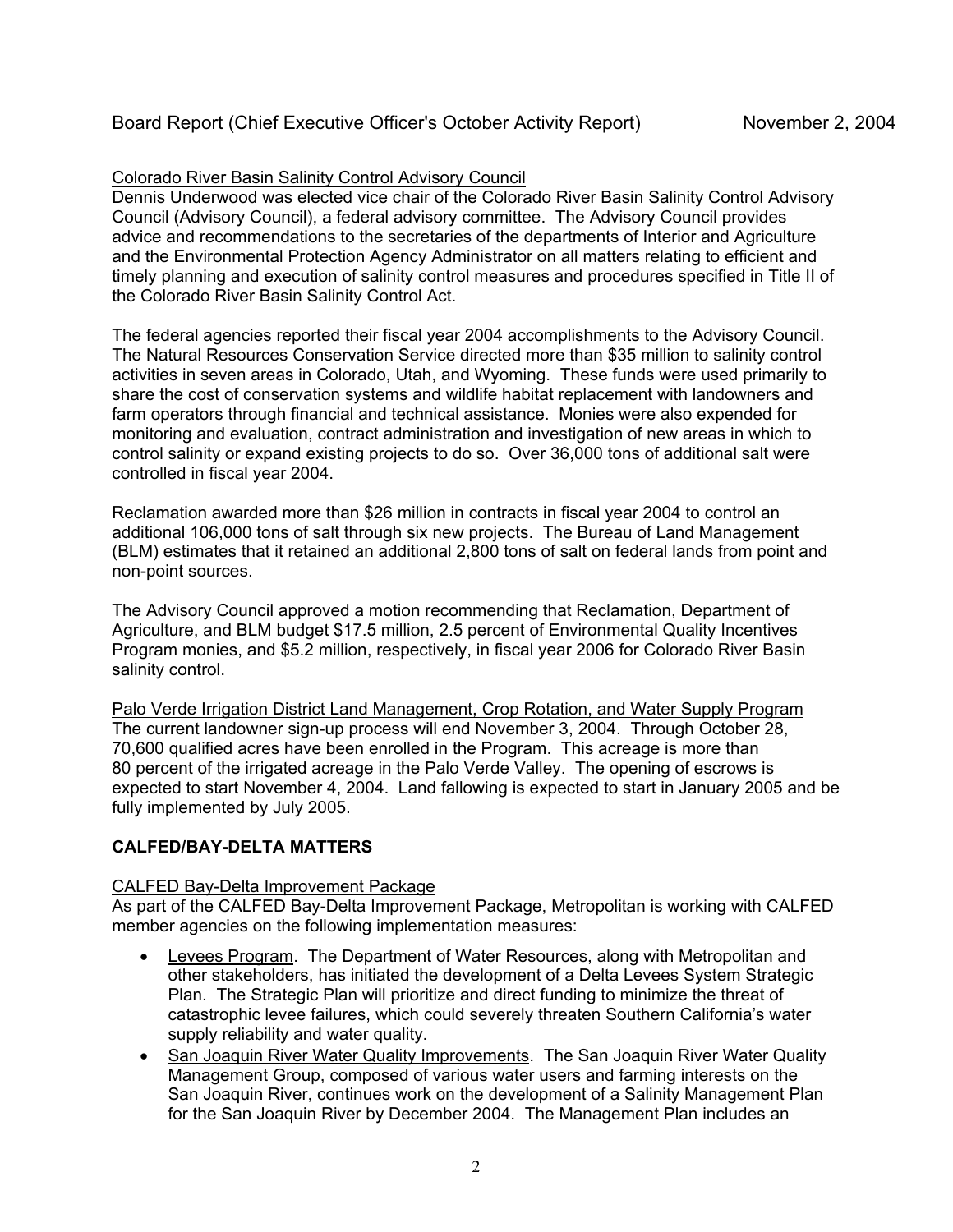evaluation of various flow and salt load management actions, with the goal of reducing salinity and improving water quality on the lower San Joaquin River. This management plan will support achievement of agreements for increased pumping capability at Banks Pumping Plant.

- South Delta Fish Facilities Forum. CALFED, through the South Delta Fish Facilities Forum, composed of state agency and water user representatives, is finalizing a policy vision paper on fish screening improvements and management actions for diversions in the South Delta.
- Environmental Water Account. The CALFED fish agencies and the state and federal projects extended the Environmental Water Account Program for another three years until December 31, 2007. As a result of the extension of the EWA, and other CALFED accomplishments, the CALFED fish agencies extended programmatic regulatory assurances to CALFED for another three years.

# **LEGISLATIVE ACTIVITIES**

# Federal

On October 6, 2004, the House of Representatives passed the California Bay-Delta Authorization Act. The legislation, H.R. 2828, was approved by the Senate in September 2004, and signed by the President on October 25, 2004. The Act authorizes \$395 million over six years to improve statewide water supplies and flood control, enhance source water quality, and restore the Sacramento-San Joaquin Delta ecosystem. Staff worked on grass-roots efforts to generate several business letters throughout Southern California urging the President to sign H.R. 2828.

On October 13, staff met with Guillermo Gonzales, District Manager for United States Senator Dianne Feinstein, to express thanks for her efforts to get CALFED reauthorization legislation passed. Metropolitan will host a luncheon reception to thank the Senator on December 17 at Metropolitan's Union Station facilities.

# State

Kathy Cole met with several member agency representatives to review the key legislation enacted during the 2003/04 legislative session and to discuss potential legislative proposals for the upcoming 2005/06 legislative session, including measures pertaining to water conservation, infrastructure safety and special district reform. They have met with Member Agency Legislative Coordinators, the board of the Las Virgenes Municipal Water District and with the Municipal Water District of Orange County staff and their subagency staff.

### Regional

On October 7, Metropolitan staff presented an overview of Metropolitan's Integrated Resources Plan and outreach efforts on conservation at the Los Angeles Area Chamber of Commerce's Annual Access City Hall event. More than 300 business and community leaders throughout greater Los Angeles gathered to meet with local legislators to discuss key economic and qualityof-life issues impacting the region.

On October 29, management participated in the Valley Industry and Commerce Association Annual Business Forecast Conference and served as an expert panelist on the impacts of water supply and water quality on the regional economy. The conference, which featured Business, Transportation and Housing Agency Secretary Sunne Wright McPeak as the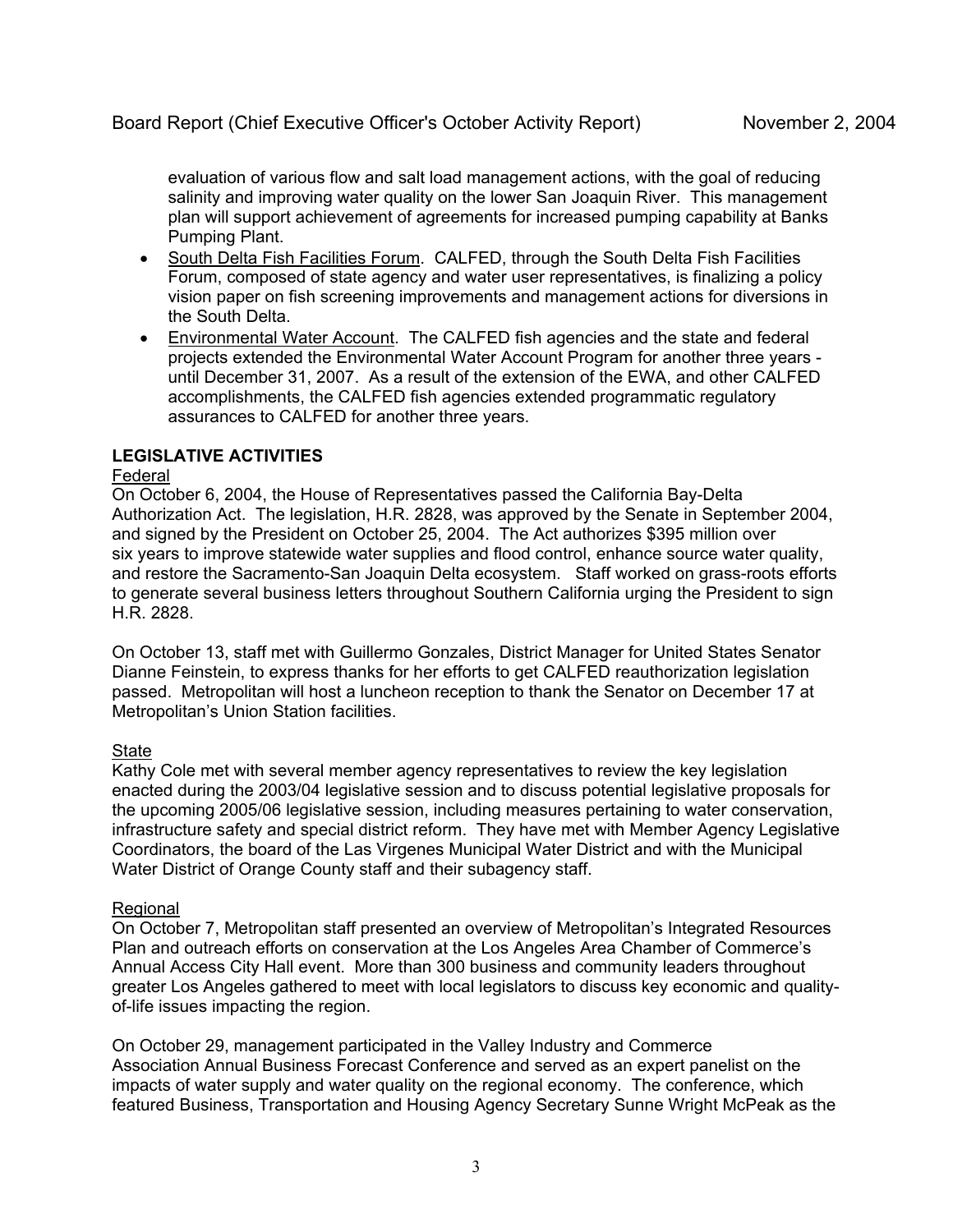keynote speaker, drew more than 500 attendees including federal, state, and local legislators and their staffers as well as many key leaders from the business and community sectors.

### **COMMUNICATIONS/OUTREACH**

On October 23, approximately 160 people attended the World Water Forum held at Metropolitan's Union Station headquarters. The forum introduced college and university teams to the grant competition Metropolitan is holding to underscore the importance of water quality issues and encourage college teams to research and develop water-use efficiency technology that can be employed cost-effectively in water-stressed regions, locally or internationally. Metropolitan's partners in the grant competition include the United Nations and the Bureau of Reclamation.

In late September, the Inland Empire Utilities Agency and Metropolitan Water District briefed several builders about the "California Friendly" Model Home Program, which provides financial incentives to builders for the installation of water efficient landscaping, fixtures and appliances in new homes. Within the next few months, the following builders will be submitting "California Friendly" landscape plans to the City of Chino for their review, comment and final approval: Centex Homes; John Laing Homes; K. Hovnanian Company; Lennar and Shea Homes. The "California Friendly" model homes should be open to the pubic in mid-February.

Staff is conducting door-to-door outreach with residents affected by work on the West Valley Feeder project.

October highlights for the outdoor conservation campaign include: buy-in from several homebuilders on the "California Friendly" Model Home Program, which provides financial incentives to builders for the installation of water efficient landscaping, fixtures and appliances in new homes; a meeting with 80 wholesale nurseries and growers at a seminar sponsored by University of California Cooperative Extension; "Native Plants Made Easy" classes at all 34 Armstrong Garden Centers in Southern California; and native plant and conservation material giveaways at grocery and specialty food chains. Interviews and segments on the need for outdoor water conservation ran in several media outlets, and there were email blasts to registered users of latimes.com and SignonSanDiego.com users.

On October 14, I participated on an energy, water and transportation panel at the annual San Gabriel Valley Partnership Economic Outlook Conference. Panel participants included representatives from the Southern California Association of Governments and Southern California Edison. Discussions focused on the impacts of growth on vital resources. Metropolitan's message addressed the importance of regional water planning to protect imported water supplies, implement regional and local programs and make necessary financial commitments for infrastructure and rate stability. Metropolitan's outdoor conservation program and the influence local leaders can have on its success was also highlighted. About 350 people attended the conference.

### **EMPLOYEE RELATIONS**

# Labor Relations

The Labor Management Committee continues to meet on a monthly basis. All bargaining unit representatives have been in attendance to participate in discussions on the subject of staffing plans as related to skills assessment, attrition analysis and contracting work out. The LMC also continues to discuss human resources policies, procedures and classification issues. The LMC